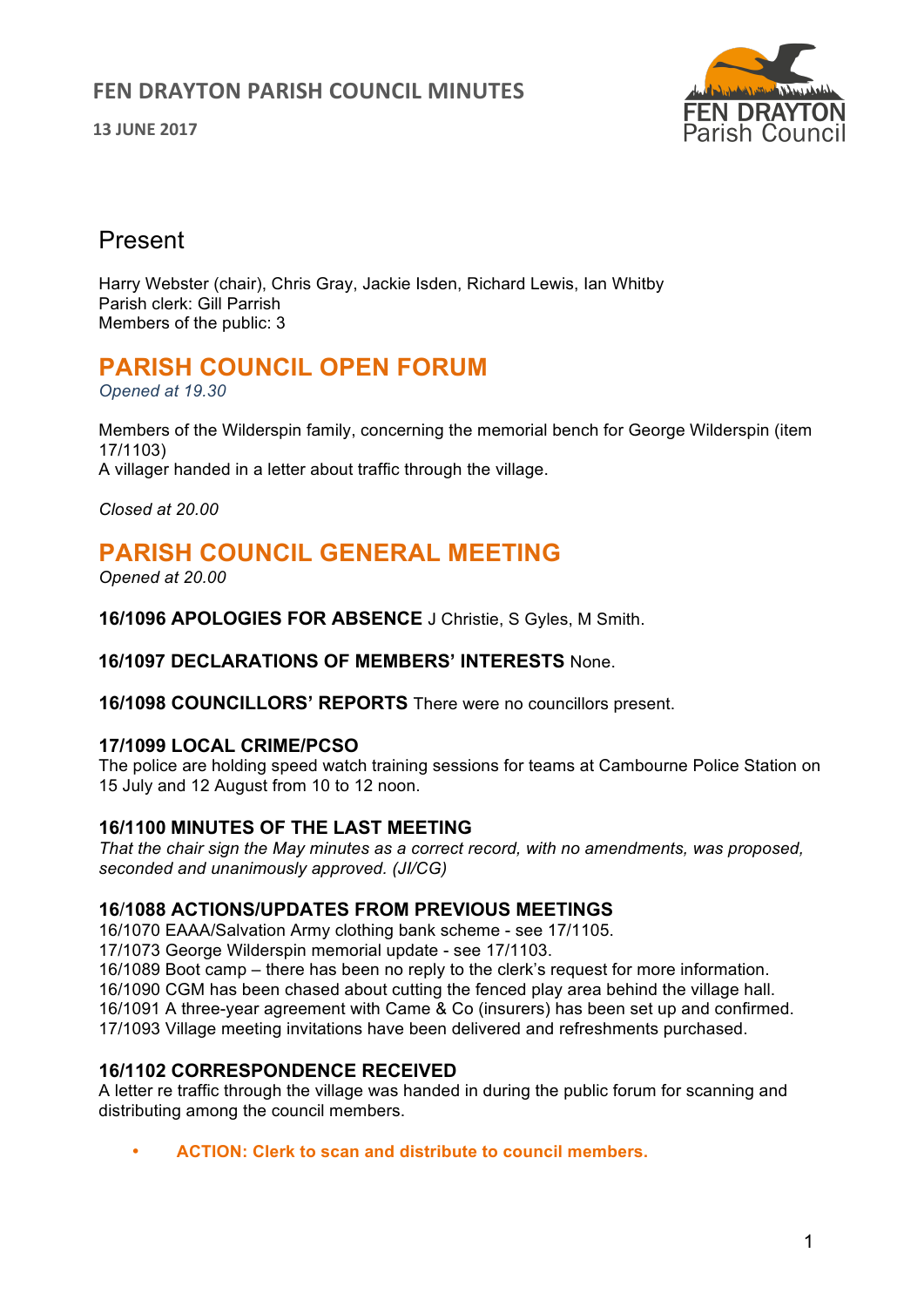**13 JUNE 2017**



#### **17/1103 GEORGE WILDERSPIN MEMORIAL BENCH**

It was agreed with the family that the bench would be positioned overlooking the bowling green. The family will supply a quotation from a local supplier and will contribute towards the cost. The bench will be fixed on paved/concrete base.

• **ACTION: J Isden to obtain a quotation for the bench base.**

#### **16/1104 VILLAGE MAINTENANCE/ &TREE SAFETY**

As the tree safety seminar session costs £200, it was decided that the PC would not attend.

#### **17/1105 CLOTHING BANK**

A site survey was carried out for a Salvation Army clothing bank and three locations suggested. The one by the wheelie bins was chosen. The parish council does not believe it will have a negative effect on the Bag 2 School fundraising and will be a useful facility for the village. *That a clothing bank be installed at the village hall (near the wheelie bins) was proposed, seconded and unanimously approved. (CG/IW)*

• **ACTION: Clerk to give the go-ahead for the clothing bank installation.**

### **17/1106 VILLAGE MEETING – 19 JUNE**

Programme finalised. Invitations have been delivered, speakers have been confirmed and refreshments organised.

#### **17/1107 PLANNING**

**New applications:** None. **Approved/no objections (by PC):** None. **Refused:** None. **SCDC decision notices:** 

S/2783/16/LB Fen Gate, Horse and Gate Street: repairs to timber frame and infill panels and installation of free-draining external finishes along street frontage. GRANTED. S/0955/17/FL & S/0956/17/LB, Home Farm, High Street: conversion of stables to workshop. GRANTED.

#### **17/1108 FINANCES**

Internal audit completed and annual return sent to external auditor on 6 June. The notice of rights has been posted on the village notice board and website.

St Mary's Church gift day: *That a donation of £250 be made was proposed, seconded and unanimously approved. (HW/CG)*

• **ACTION: Clerk to forward a cheque to the church.**